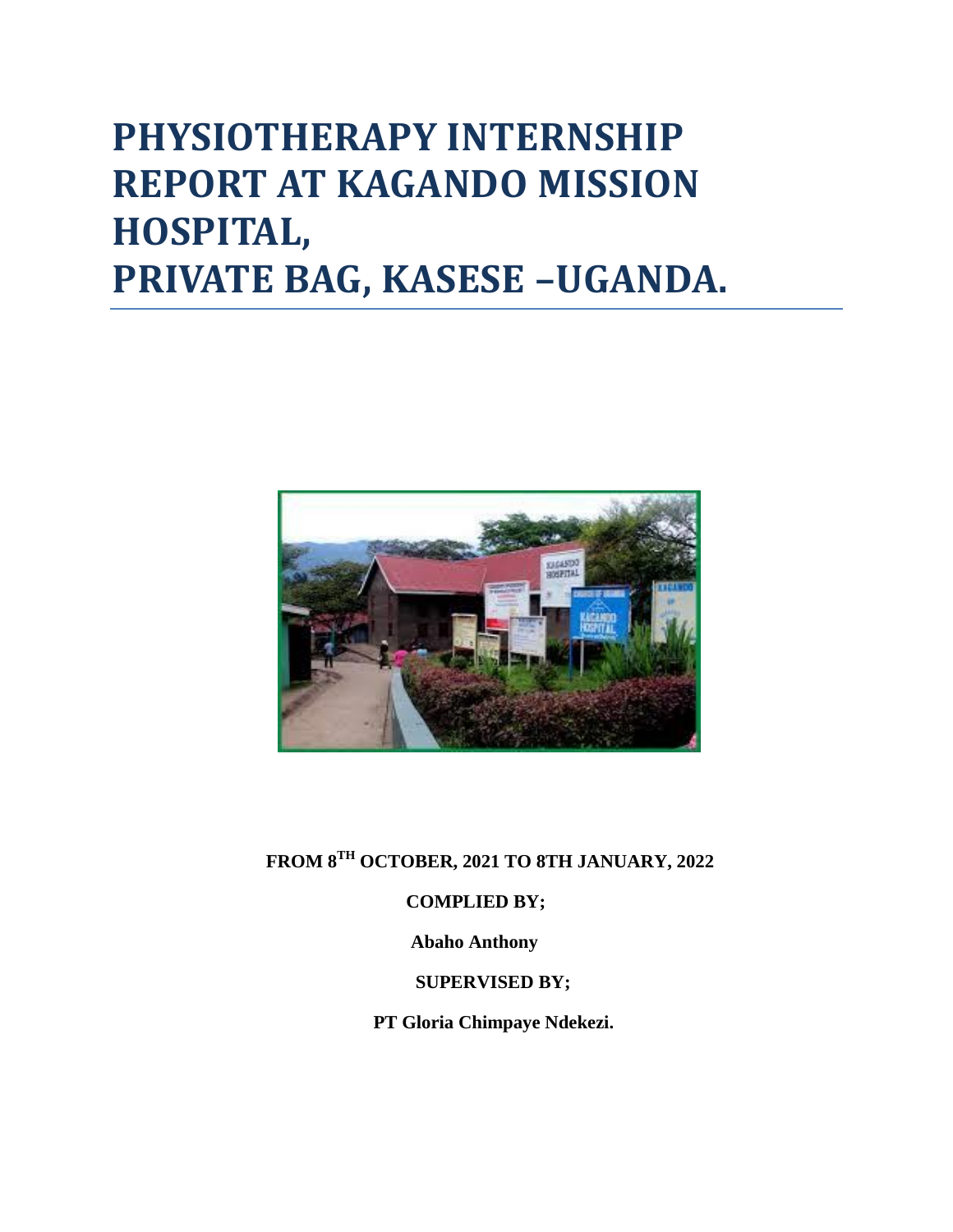#### **INTRODUCTION.**

I greet you in the name of the almighty and take this opportunity to wish you a happy new year. This report embraces activities that I have done during my last quarter of my one year internship at Kagando hospital under Interface Uganda.

Kagando hospital is a mission hospital under Kagando Rural Development Center (KARUDEC) which embraces a mission of empowering communities by promoting quality health care, education and religious development.

In order to achieve the above vision, facilities including hospital, nursing school, primary school, water projects and others were put up to provide services to the needs of the community.

Interface Uganda, a United Kingdom based charity organization has been supporting kagando hospital rehabilitation department over the past years by funding a one year internship placement for a newly qualified physiotherapist. The main purpose of this internship is to provide a platform in adverse environment in general hospital and boost the human resource in rehabilitation department at kagando hospital to the intern. And also for the intern to gain skills and knowledge in preparing for the future professional experience.

Through Interface Uganda whose mission is seeking to support orthopedic and plastic surgery while supporting local specialism in Uganda, I was offered a post for physiotherapist intern after completing bachelors degree of science in physiotherapy of mbarara university of science and technology for which am grateful for and Interface Uganda has been funding my stay for the past 12 months at kagando hospital.

## **MY OBJECTIVES FOR THIS INTERNSHIP**

To put all the knowledge and skills that I did acquire from my past 4 years in the university into practice given the right scenario.

To become a member of rehabilitation team and provide safe and current evidence physiotherapy treatment with in the hospital and the community

To continue learning and improving my clinical reasoning in physiotherapy management

To be involved in patient care delivery quality improvement projects especially in the rehabilitation department.

To develop my leadership and managerial skills through multidisplinary teamwork, sharing knowledge and learning from other professionals in kagando hospital.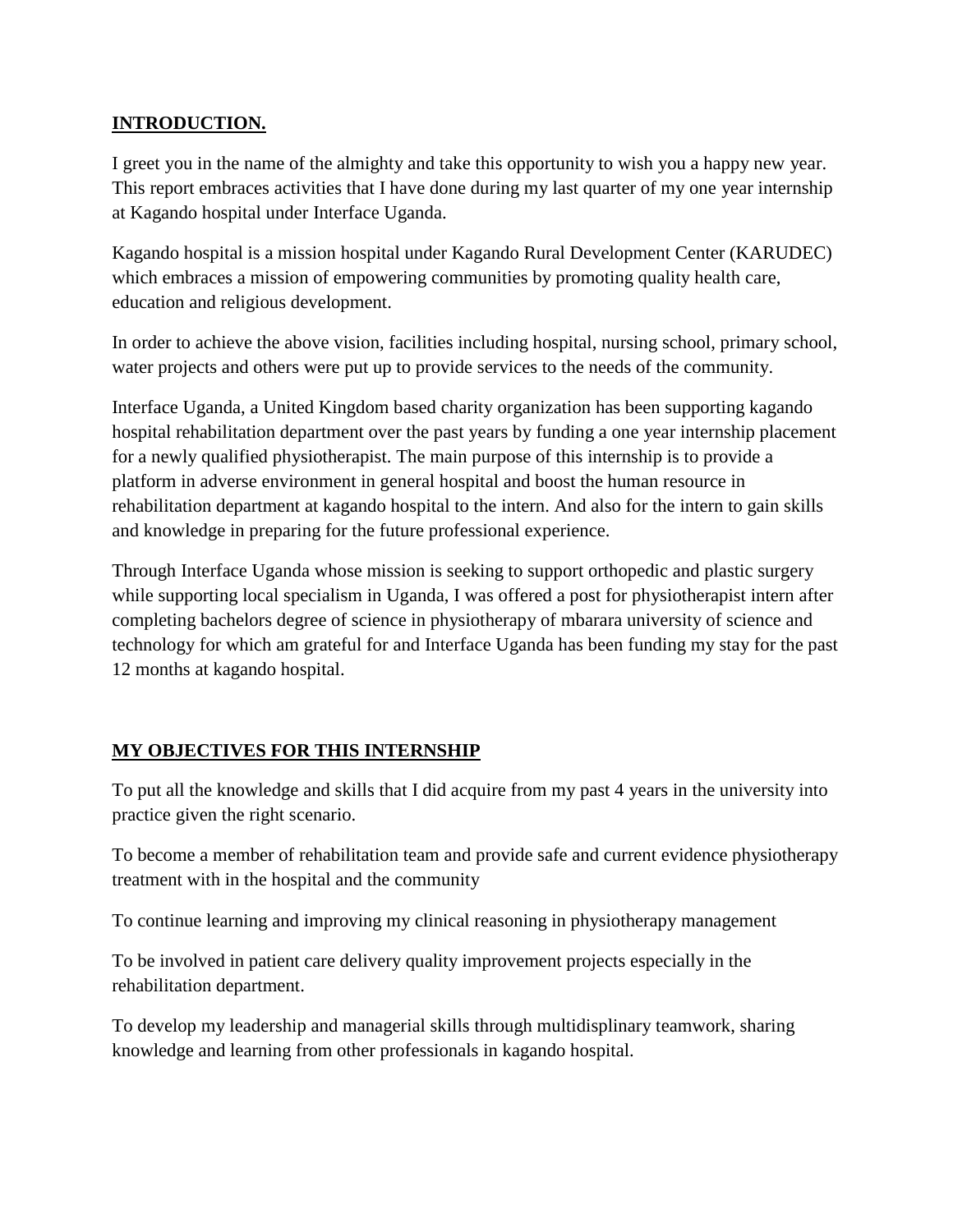#### **CASES HANDLED**

The table below shows some of the major cases I have handled independently with very minimal

Consultation from my supervisor. These include inpatient and outpatient reviews.

| Cases                                                                                                    | Physiotherapy management                                                                                                                                                                                                                                             |
|----------------------------------------------------------------------------------------------------------|----------------------------------------------------------------------------------------------------------------------------------------------------------------------------------------------------------------------------------------------------------------------|
| 25yr/female with postpartum stress urinary                                                               | Pelvic floor muscle strengthening                                                                                                                                                                                                                                    |
| incontinence                                                                                             | exercises.(keggels exercises)                                                                                                                                                                                                                                        |
|                                                                                                          | Patient education about hygiene.                                                                                                                                                                                                                                     |
| A 5/7 male with erbs palsy involving the left<br>upper limb.                                             | Care taker education on child handling like no<br>traction forces on the left arm, no pressure<br>under left axilla.<br>Taught mother pinning the sleeve of neonate<br>shirt to hold left elbow in flexed position.<br>Passive ROM exercises of the left upper limb. |
| A 50yr/male with congested cardiac failure and<br>pneumonia                                              | Lung expansion exercises, postural drainage.<br>Chest manual physio techniques (vibrations)                                                                                                                                                                          |
| 68yr/male with complex regional pain<br>syndrome involving the right lower limb<br>secondary to left CVA | Managed with TENS, mirror therapy, pain<br>desensitization, stretching exercises for the<br>affected major group of muscles for the right<br>lower limb.                                                                                                             |
| 30yr/male with post-partum cerebral malaria                                                              | Chest physiotherapy, PROM exercises for all<br>joints, oxygen therapy, reducing surface area of<br>contact to manage low tone, caretaker<br>education.                                                                                                               |
| 3yr female with unilateral calcaneovalgus                                                                | Manipulation and casting into plantigrade<br>position for 1/52, taught mother POP care,<br>SFAB splints for day and night bracing after 1<br>week.                                                                                                                   |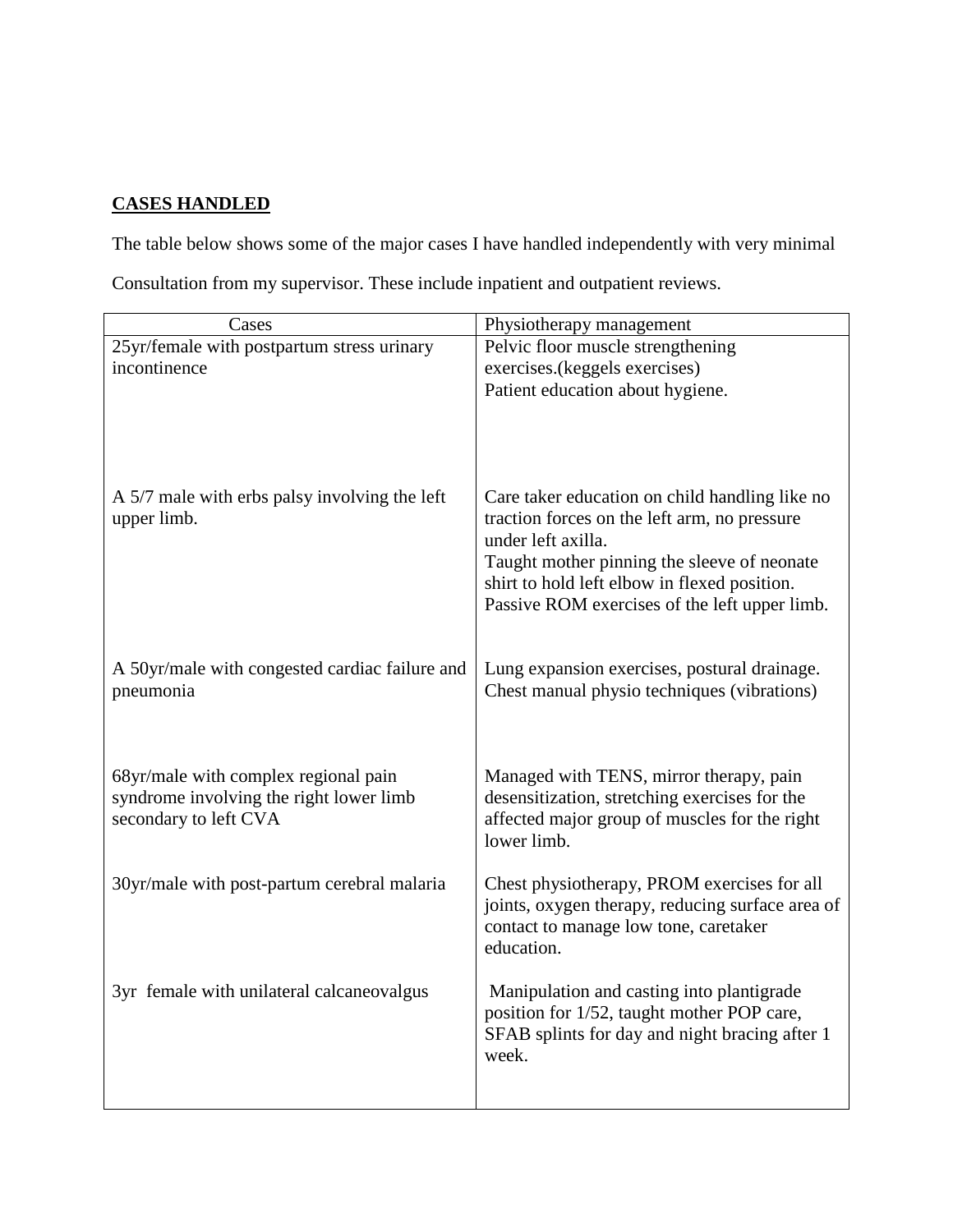| 65yr/male with acute left hamstring strain                                           | Cryotherapy , elevate the limb, compression<br>with creep bandage, isometric strengthening<br>exercises of left hip.                                                                                                                                                                                                                                                             |
|--------------------------------------------------------------------------------------|----------------------------------------------------------------------------------------------------------------------------------------------------------------------------------------------------------------------------------------------------------------------------------------------------------------------------------------------------------------------------------|
| 32yr/female with Stevenson Johnson's<br>syndrome                                     | Involved in wound dressing, active assisted<br>movements of affected joints, patient education<br>and counseling.                                                                                                                                                                                                                                                                |
| 43yr/male with grade 1 posterior cruciate<br>ligament tear for the right lower limb. | Cryotherapy , elevation of the limb, isometric<br>strengthening exercises for quadriceps and<br>hamstrings, locked range of motion brace and<br>partial weight bearing with use of axilla<br>crutches for 2 weeks,<br>After 2 weeks, weight bearing, VMO'S<br>strengthening exercises, brace weaning, closed<br>chain exercises, dynamic balance training with<br>wobbler board. |
| 14yr/female with pulmonary edema following<br>blunt trauma.                          | Chest physiotherapy, intensive spirometer,<br>active cycle of breathing, low intensity<br>cardiovascular exercises.                                                                                                                                                                                                                                                              |
| 37yr/m post laparotomy following gut<br>perforation                                  | (ICU)Maintaining clear airway through<br>suction, passive range of motion for all joints,<br>trunk strengthening and balance training using<br>gym balls, patient education on wound site<br>care and protection from gaping                                                                                                                                                     |
| 47yr/male with sciatica                                                              | Heat therapy, straight leg raise exercises,<br>stretching and strengthening exercise for hip<br>flexors and extensors, long leg sitting.                                                                                                                                                                                                                                         |
| 72yr/male with left side hemiplegia secondary<br>to CVA                              | Passive ROM exercise for left upper and lower<br>limbs, training trunk dissociation movements,<br>training transfers, neuro and gait re-education<br>with walking aid.                                                                                                                                                                                                           |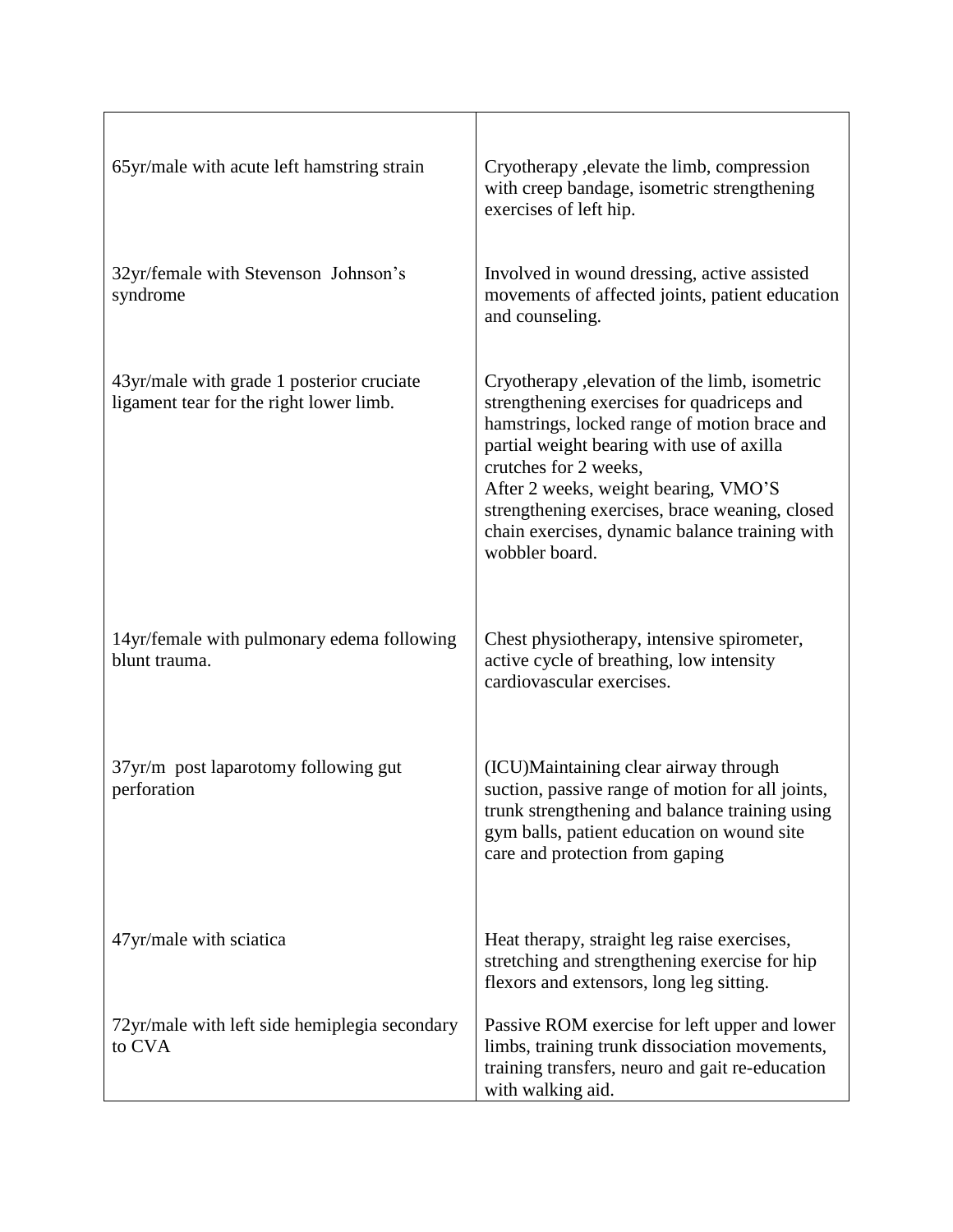| 34yr/male with upper crossed syndrome                                              | Strengthening weak muscles, restoration of<br>muscle balance thorough coordination<br>exercises, theraband exercises, side lying<br>external rotation with weights, myofacial<br>release.                                                        |
|------------------------------------------------------------------------------------|--------------------------------------------------------------------------------------------------------------------------------------------------------------------------------------------------------------------------------------------------|
| 28yr/female with right patella dislocation<br>following hypermobility syndrome     | Assisted orthopedic officer to reduce the<br>patella, prescribed knee brace for the patient.<br>Hip isometric exercises.                                                                                                                         |
| 70yr/ male known hypertensive with<br>Parkinson's disease                          | Occupation therapy training with home<br>lifestyle adjustment, balance training, core<br>stability exercises, and fine motor skills<br>training, patient education about the condition<br>and importance of adhering to the medication<br>given. |
| 63yr/female with adhesive shoulder capsulitis                                      | Pendulum exercises, wall walks, mingling<br>posho as a activity, rotato cuff stretching<br>exercises                                                                                                                                             |
| 3yr/male with spastic quadriplegic cerebral<br>palsy and severe acute malnutrition | Tone management through posture and passive<br>ROM exercises, supportive seat , referred to<br>nutritionist                                                                                                                                      |
| 46/female with below knee amputation<br>secondary to diabetes                      | Strong active resisted movements for<br>unaffected joints ,phantom limb pain/sensation<br>management, bandaging and shaping stamp<br>, counseling and use of prosthesis preparation.                                                             |
| 33yr/male with diabetic neuropathies involving<br>the upper limb.                  | ROM exercises, strengthening exercises for<br>upper limb, fine motor skill training for the<br>hands bilaterally                                                                                                                                 |
| 68yr/male with chronic low back pain                                               | Heat therapy, TENS, deep friction massage,<br>McKenzie back extension exercises, bridging<br>exercises, 4 point kneel lift, birddog exercises                                                                                                    |
| 97yr male with potts disease                                                       | Prescribing lumbar cosset, education on life<br>style adjustment, referral for palliative care                                                                                                                                                   |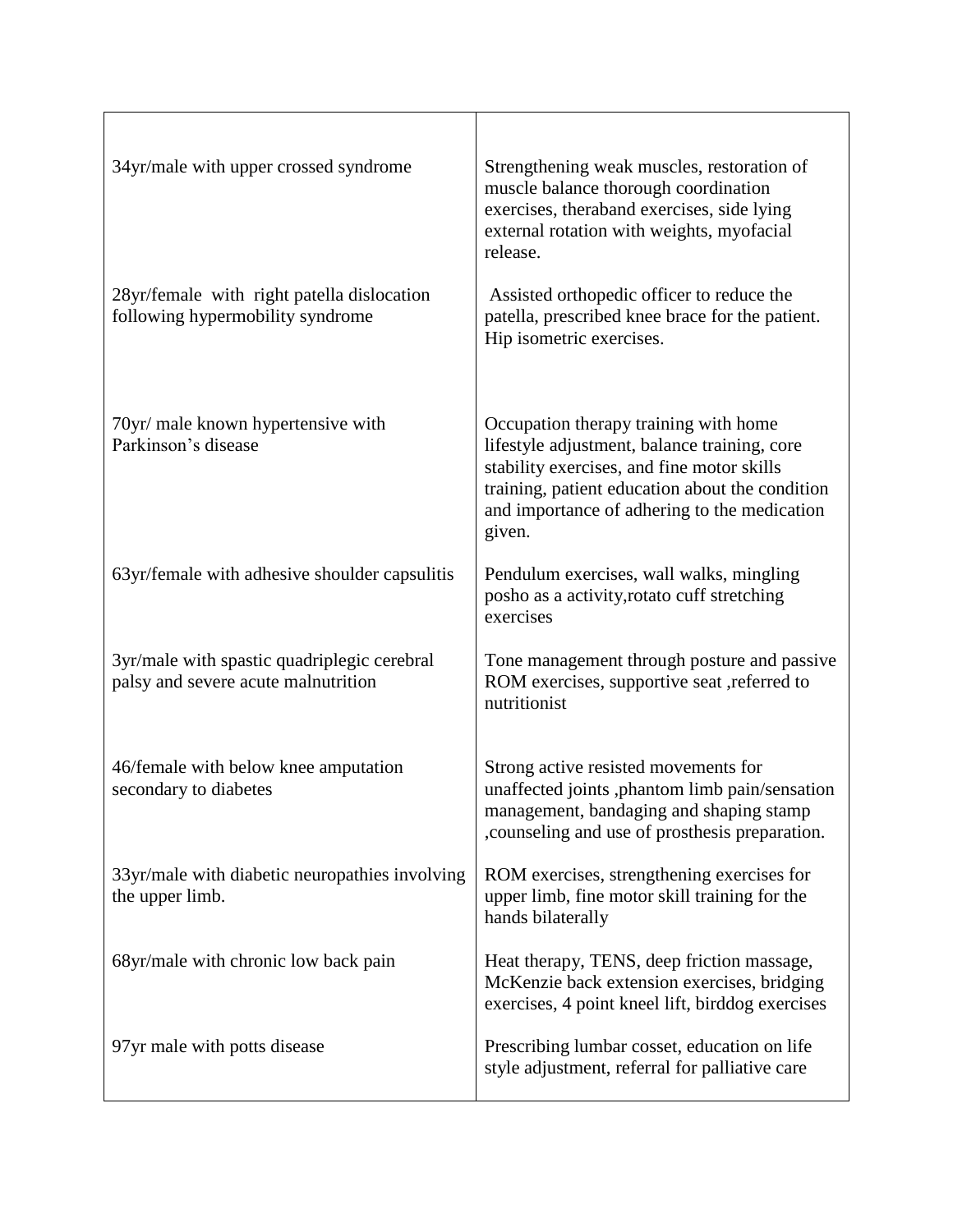| 38yr/female with piriformis syndrome    | Passive stretches /strengthening exercises for<br>hip extensors and flexors, passive<br>neurodynamic sciatic nerve stretches, home<br>exercise programme. |
|-----------------------------------------|-----------------------------------------------------------------------------------------------------------------------------------------------------------|
| 82yr/male with right hip osteoarthritis | Heat therapy, active resisted movements of<br>right hipjoint, stationary cycling, prescribing a<br>walking aid                                            |
| 5yr/male with down syndrome             | Care taker education about the condition,<br>prescribing a standing frame, play therapy in<br>stimulant environment.                                      |

# **BENEFITS AND ACHIEVEMENTS DURING THIS INTERNSHIP**.

I have continuously gained more skills in a holistic approach when providing health care to the patients.

I am happy to report that I have spread the 'evangelism' about the need/indications of physiotherapy to my fellow colleagues in the multidisplinary team including intern doctors and many others and they have clearly understood the importance of rehabilitation.

My managerial skills are at the peak as I am involved in the budgeting for rehabilitation outreach programme and monthly reporting.

There is continuation in learning and getting newly information which is evidence based through weekly CME'S together free access to internet which keeps me updated.

I and my supervisor initiated a quality improvement management project in pediatrics department where there was need to increase more awareness about developmental milestone attainment in children among their parents and health workers.

My clinical reasoning and hands on skills have greatly improved over time. As noted from the above number of cases, it is of no doubt that I have enough exposures to different conditions.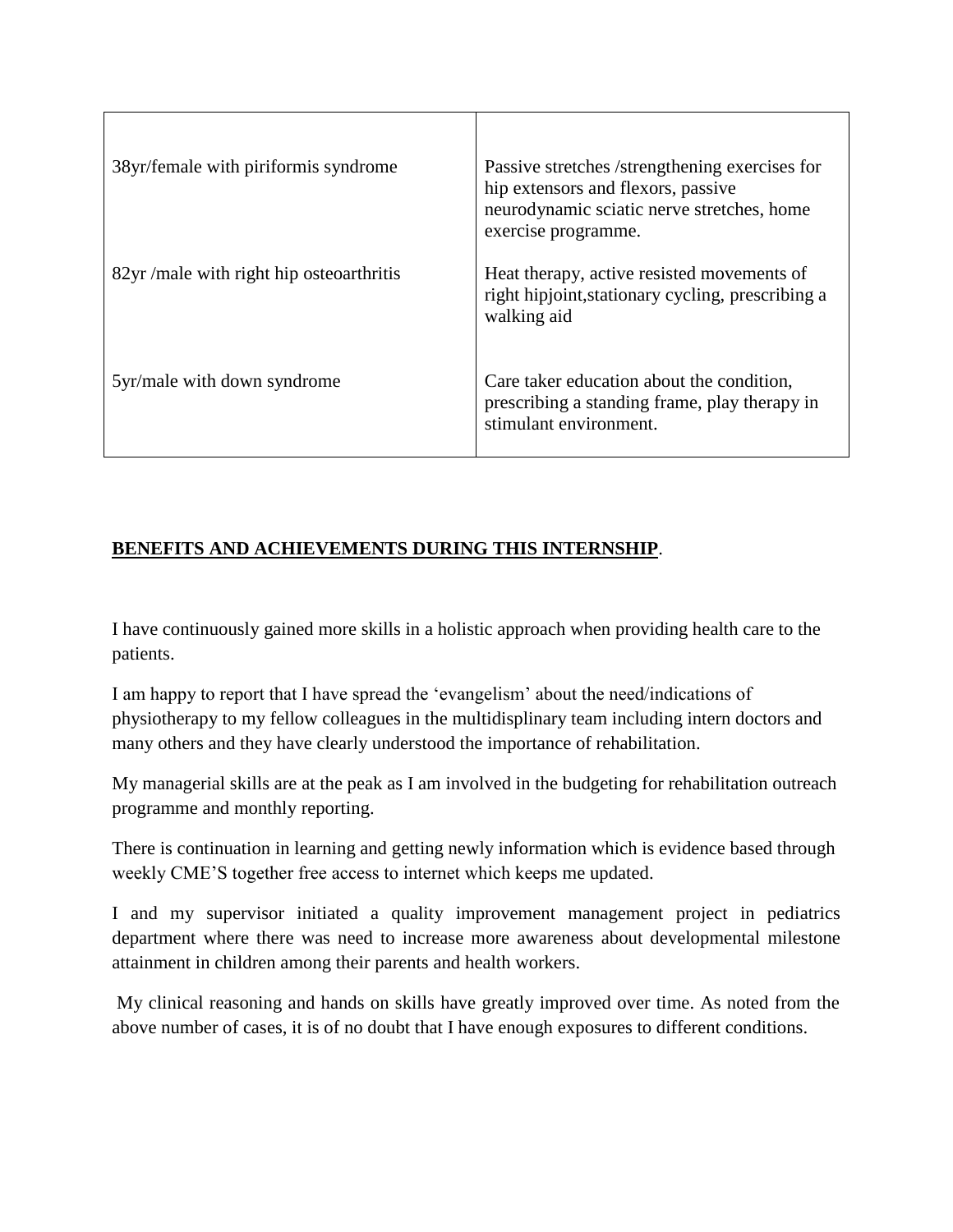#### **CHALLENGES**

The physiotherapy department lacks a few modern therapy equipments that would improve service delivery like treadmill, NMES

#### **APPRECIATION**

I am so honored for being given a great opportunity to work and exhibit my skills as physiotherapist while working with a great organization Interface Uganda for one year, but I wish to renew my contract for another year while at kagando hospital under Interface Uganda while furthering my career as a physiotherapist which I don't know if it's possible.

I extend my gratitude to the head of department kagando hospital PT GLORIA for the great work of teaching and guiding me through this entire internship.

I also give my great acknowledgments to the entire Kagando Hospital management and staff for the hospitality and love they have showed me.